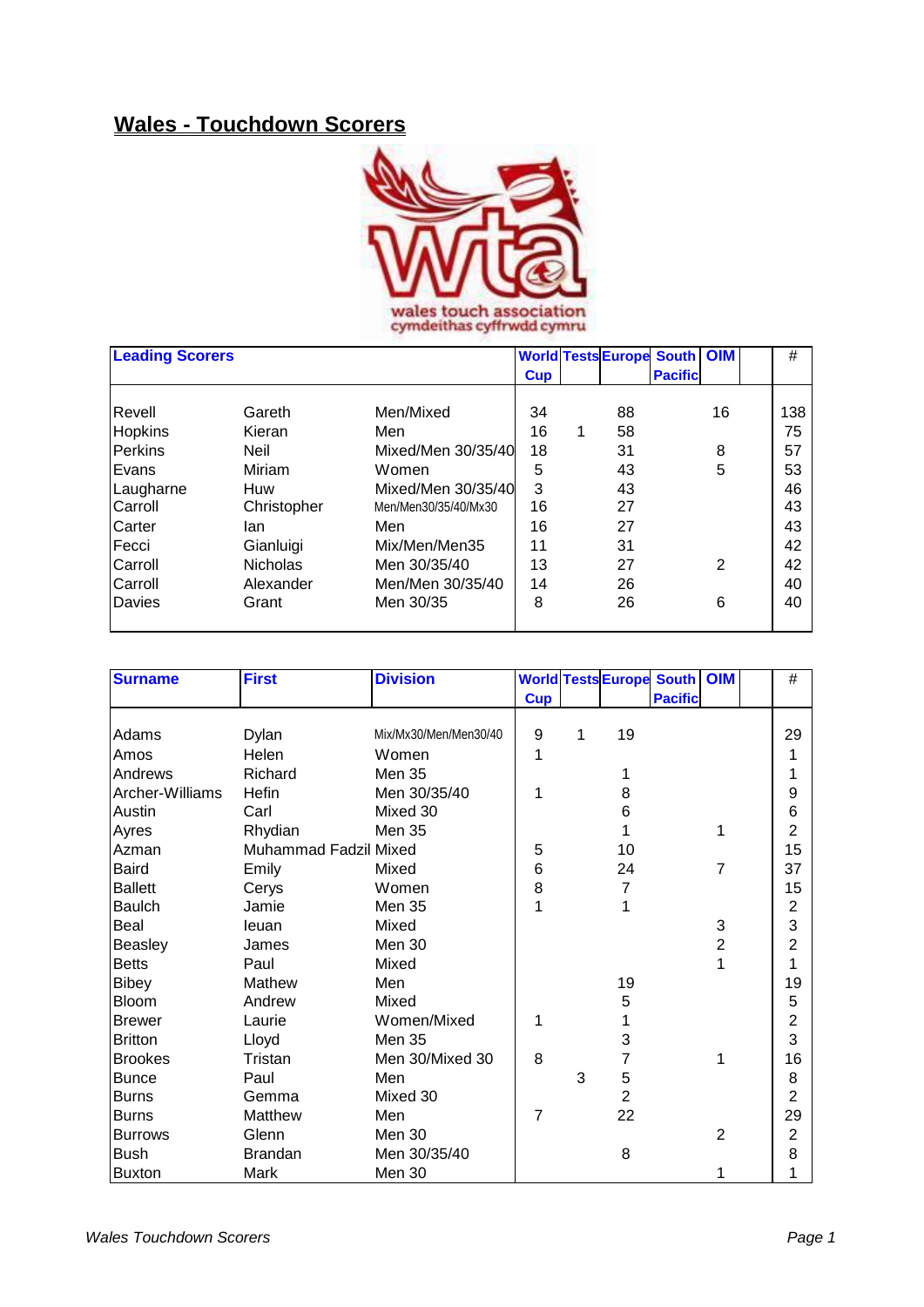| <b>Surname</b>    | <b>First</b>         | <b>Division</b>      |                                  |                |                         | <b>World Tests Europe South</b> | <b>OIM</b>              | #                       |
|-------------------|----------------------|----------------------|----------------------------------|----------------|-------------------------|---------------------------------|-------------------------|-------------------------|
|                   |                      |                      | <b>Cup</b>                       |                |                         | <b>Pacific</b>                  |                         |                         |
| Carroll           | Alexander            | Men/Men 30/35/40     | 14                               |                | 26                      |                                 |                         | 40                      |
| Carroll           | Christopher          | Men/Men30/35/40/Mx30 | 16                               |                | 27                      |                                 |                         | 43                      |
| Carroll           | Katherine Susan      | Mixed 30             |                                  |                | 6                       |                                 | 6                       | 12                      |
| Carroll           | Nicholas             | Men 30/35/40         | 13                               |                | 27                      |                                 | $\overline{2}$          | 42                      |
| Carter            | lan                  | Men                  | 16                               |                | 27                      |                                 |                         | 43                      |
| Chappell          | Darren               | Men 30               |                                  |                | $\overline{c}$          |                                 |                         | $\overline{c}$          |
| Charley           | Amy                  | Women 27             |                                  |                | 1                       |                                 |                         | 1                       |
| Clark             | Julian               | Men 35               |                                  |                | 2                       |                                 |                         | 2                       |
| Clark             | Lewis                | Men                  |                                  |                | 1                       |                                 |                         | 1                       |
| Clarkson          | Paul                 | Men 30/35            | 4                                |                | 20                      |                                 | 1                       | 25                      |
| Coker             | Sowande Sowemimo     | Mixed                |                                  |                | 1                       |                                 |                         | 1                       |
| Colley            | Ruth                 | Mixed                |                                  |                | 5                       |                                 |                         | 5                       |
| Conlon            | Gemma                | Women                |                                  |                | 4                       |                                 |                         | $\overline{4}$          |
| Cooper            | <b>Betsan</b>        | Women                |                                  |                | 1                       |                                 |                         | 1                       |
| Corcoran          | Christopher          | Men 30/35/40         | $\overline{7}$                   |                | 20                      |                                 |                         | 27                      |
| Crick             | Tom                  | Mixed                |                                  |                | 1                       |                                 |                         | 1                       |
|                   | Jefferson            | Men 35/40            |                                  |                | 3                       |                                 | $\overline{2}$          | 5                       |
| Cruise<br>Curnell | Scott                | Men                  | 7                                |                | 4                       |                                 |                         | 11                      |
| Curran            | Pat                  | Mixed                | 6                                |                |                         |                                 |                         | $6\phantom{1}6$         |
| Dale              |                      |                      |                                  |                |                         |                                 |                         |                         |
|                   | Matthew              | Men                  | $\overline{c}$<br>$\overline{2}$ |                |                         |                                 |                         | $\overline{c}$          |
| Davies            | Aled                 | Men                  |                                  |                | 1                       |                                 |                         | 3                       |
| Davies            | Arwel                | Men                  |                                  |                | 8                       |                                 |                         | 8                       |
| Davies            | Chris                | Men                  |                                  |                | $\overline{2}$          |                                 |                         | $\overline{\mathbf{c}}$ |
| Davies            | Emma                 | Women/Mixed 30       |                                  |                | 6                       |                                 |                         | $6\phantom{1}$          |
| Davies            | Geoff                | Men 30               |                                  |                | 3                       |                                 |                         | 3                       |
| Davies            | Grant                | Men 30/35            | 8                                |                | 26                      |                                 | 6                       | 40                      |
| <b>Davies</b>     | Julian               | Men 30               |                                  |                | 5                       |                                 |                         | 5                       |
| <b>Davies</b>     | Lee                  | Men 30/35            |                                  |                | $\overline{2}$          |                                 | $\overline{2}$          | 4                       |
| <b>Davies</b>     | Robert               | Mixed                |                                  |                | 3                       |                                 |                         | 3                       |
| <b>Davies</b>     | Sion-Wynn            | Men 40               | $\mathbf 5$                      |                | 3                       |                                 | 1                       | $\boldsymbol{9}$        |
| <b>Davies</b>     | Steven               | Men 35               | $\overline{\mathbf{c}}$          |                | 1                       |                                 |                         | 3                       |
| Devine            | Cai                  | Mixed                | 5                                |                |                         |                                 |                         | 5                       |
| Donald            | Andy                 | Men 30/Men35         |                                  |                | 3                       |                                 |                         | 3                       |
| Duff              | Eileen               | Women 27             |                                  |                | $\overline{2}$          |                                 |                         | $\overline{2}$          |
| East              | <b>Matthew Eliot</b> | <b>Men 35</b>        |                                  |                | 1                       |                                 |                         | 1                       |
| Eaton             | Zoe                  | Mixed 30/Women       | $\mathbf{2}$                     |                | 4                       |                                 | 3                       | 9                       |
| Ebbehoj           | Caitlin              | Women 27             |                                  |                | 4                       |                                 |                         | 4                       |
| Edwards           | Catrin               | Women 27             |                                  |                |                         |                                 | $\overline{\mathbf{c}}$ | $\overline{2}$          |
| Edwards           | Rhys                 | Men                  |                                  |                |                         |                                 | $\overline{2}$          | $\overline{2}$          |
| Ellis             | Tim                  | Men                  | 4                                |                |                         |                                 |                         | $\overline{\mathbf{4}}$ |
| Ellis             | Nathan               | Men                  |                                  |                | 12                      |                                 |                         | 12                      |
| Elsarrog          | Hashim               | Men 30/40            |                                  |                | 3                       |                                 |                         | 3                       |
| Emlyn             | Awel                 | Mixed 30             | 4                                |                |                         |                                 |                         | 4                       |
| Enoch             | Matthew              | Mixed/Men 30/40      | 3                                | 1              | 5                       |                                 | 1                       | 10                      |
| Evans             | Chloe                | Women                |                                  |                | $\overline{\mathbf{4}}$ |                                 |                         | 4                       |
| Evans             | Kieran               | Men                  | $\overline{7}$                   |                | 12                      |                                 |                         | 19                      |
| Evans             | Matthew              | Mixed 30/Men 30/35   | 1                                |                | 9                       |                                 | $\overline{c}$          | 12                      |
| Evans             | Miriam               | Women                | 5                                |                | 43                      |                                 | 5                       | 53                      |
| Evans             | Non                  | Women                |                                  | $\overline{2}$ | 30                      |                                 |                         | 32                      |
| Evans             | Tomos                | Mixed                | 4                                |                | 1                       |                                 |                         | 5                       |
| Evans-Jones       | Michael              | Mixed                |                                  |                |                         |                                 | 3                       | 3                       |
| Eves              | Alison               | Mixed/Women          | 1                                |                | 12                      |                                 |                         | 13                      |
| Ewer              | Georgina             | Women 27             |                                  |                |                         |                                 | $\overline{2}$          | $\mathbf{2}$            |
| Eynon             | James                | Mixed                | 3                                |                |                         |                                 |                         | 3                       |
| Fecci             | Gianluigi            | Mix/Men/Men35        | 11                               |                | 31                      |                                 |                         | 42                      |
|                   |                      |                      |                                  |                |                         |                                 |                         |                         |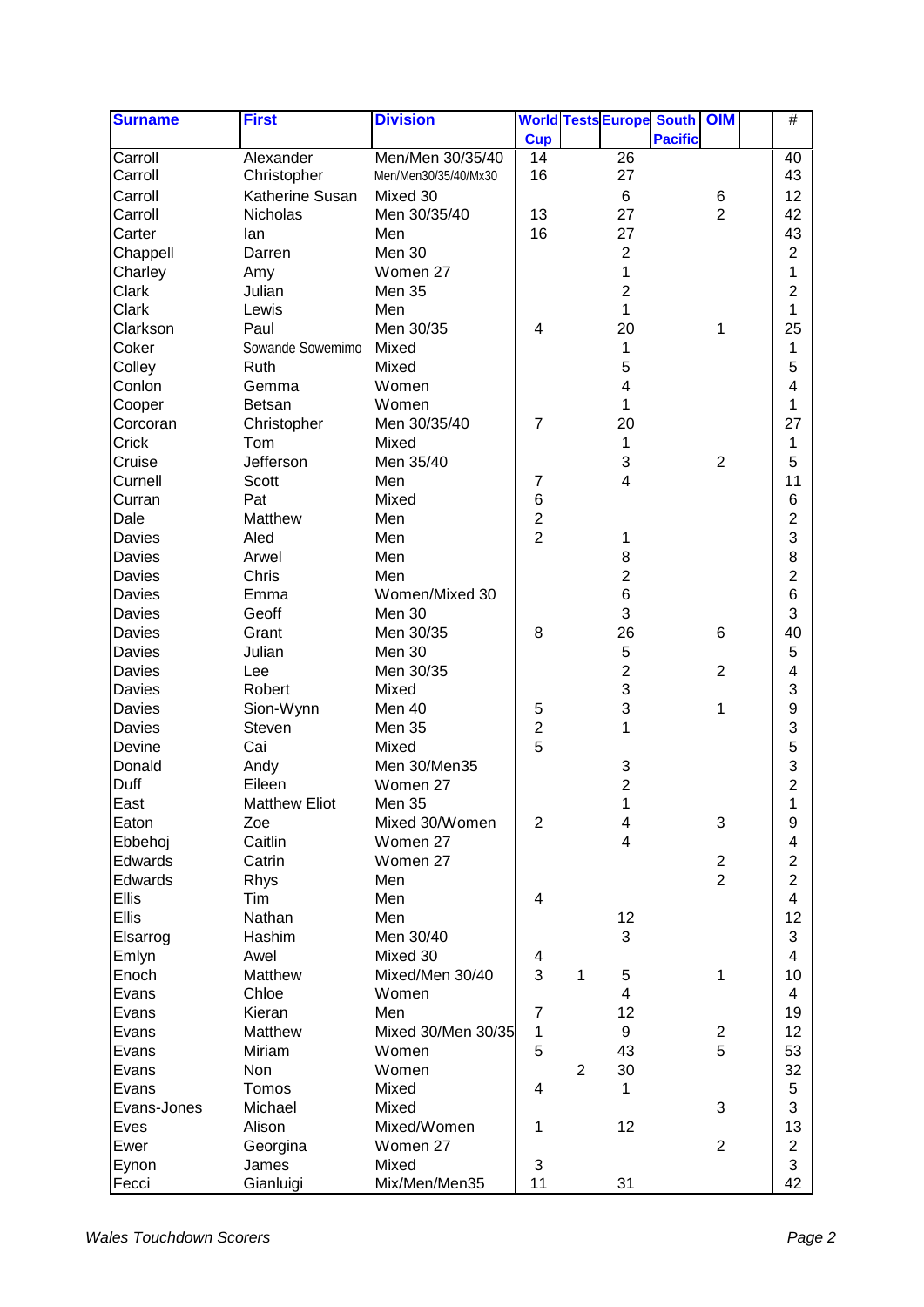| <b>Surname</b>  | <b>First</b>                 | <b>Division</b>       |                 |   | <b>World Tests Europe South</b> |                | OIM            | $\#$                    |
|-----------------|------------------------------|-----------------------|-----------------|---|---------------------------------|----------------|----------------|-------------------------|
|                 |                              |                       | <b>Cup</b>      |   |                                 | <b>Pacific</b> |                |                         |
| Ferrin          | Lucy                         | Women                 | 1               |   |                                 |                |                | 1                       |
| Ferrin          | Sarah                        | Women                 | 3               |   | 21                              |                | 3              | 27                      |
| Foote           | Richard                      | Men                   |                 |   | $\overline{\mathbf{4}}$         |                |                | 4                       |
| Francis         | Eddie                        | Mixed                 |                 |   |                                 |                | 4              | 4                       |
| Francis         | Jonathan                     | Men 40                | $6\phantom{1}6$ |   | 11                              |                |                | 17                      |
| Fraser          | Nicolas John                 | Men                   |                 |   | 13                              |                | 1              | 14                      |
| French          | Clive                        | Men                   | 1               |   |                                 |                |                | 1                       |
| Gardener        | Andy                         | Men 30                |                 |   | 3                               |                | 1              | 4                       |
| Goldsworthy     | lain                         | Men                   | $\overline{7}$  |   | 4                               |                |                | 11                      |
| Griffiths       | Guy                          | Men                   | 1               |   |                                 |                |                | 1                       |
| Gruffudd        | Siwan                        | Mixed                 | 3               |   | 8                               |                |                | 11                      |
| Harries         | Gethin                       | Men                   | 1               |   |                                 |                |                | 1                       |
| Harris          | Eddie                        | Men 35/40             | $\overline{2}$  |   | 1                               |                | 1              | 4                       |
| Harrison        | Andrew                       | Men 35                |                 |   | 5                               |                | 4              | 9                       |
| Harvey          | lan                          | Men 30                |                 |   | 1                               |                |                | 1                       |
| Healy           | Samantha Leigh               | Mixed 30              |                 |   | 4                               |                |                | 4                       |
| Hessey          | Lewis                        | Men                   | 8               |   |                                 |                |                | 8                       |
| <b>Hewitt</b>   | Stephen                      | Men 30/35             |                 |   | 6                               |                |                | $6\phantom{1}6$         |
| <b>Hewitt</b>   | Carys                        | Women                 |                 |   | 1                               |                |                | 1                       |
| Higgs           | Stephen                      | Mix/Mx30/Men/Men35/40 | 6               |   | 13                              |                |                | 19                      |
| <b>Hobbs</b>    | <b>Kevin</b>                 | Mixed/Men 30          |                 |   | 13                              |                |                | 13                      |
| Holroyd         | Jilly                        | Mixed/Women           |                 |   | 14                              |                |                | 14                      |
| Holroyd         | Jilly                        | Women                 | 1               |   |                                 |                |                | 1                       |
| <b>Hopkins</b>  | Kieran                       | Men                   | 16              | 1 | 58                              |                |                | 75                      |
| Hopkins         | Sion                         | Men                   |                 |   | $\overline{c}$                  |                |                | $\overline{2}$          |
| Hori            | Jason                        | Men 30                | 1               |   | 3                               |                |                | 4                       |
| House           | Richard                      | Mixed                 |                 |   | 5                               |                |                | 5                       |
| <b>Hughes</b>   | Dylan                        | Men                   |                 |   | 8                               |                |                | 8                       |
| Hungerford      | Claire                       | Mixed                 |                 |   | 1                               |                |                | 1                       |
| James           |                              | Women                 | 5               |   | 2                               |                |                | 7                       |
| James           | Caryl                        | Men                   |                 |   | 8                               |                |                | 8                       |
| James           | Rhys<br><b>Richard Lewis</b> | Men 30/35             |                 |   | 9                               |                |                | 10                      |
|                 |                              | Mixed                 |                 |   |                                 |                | 1              |                         |
| Jeffrey         | Rachel                       |                       |                 |   | 2                               |                |                | $\overline{c}$          |
| <b>Jeffries</b> | Mark                         | Men 35/40             | 1               |   | 4                               |                |                | 5                       |
| John            | Nicholas                     | <b>Men 35</b>         |                 |   | 1                               |                |                | 1                       |
| Jones           | Ben                          | Men 30                |                 |   | $\overline{c}$                  |                |                | $\boldsymbol{2}$        |
| Jones           | Christopher                  | Men 35/40             |                 |   | $\overline{7}$                  |                |                | $\overline{7}$          |
| Jones           | Gareth                       | Men 30                |                 |   | 6                               |                |                | 6                       |
| Jones           | Gavin                        | Men 30                |                 |   |                                 |                | 1              | 1                       |
| Jones           | Joanne                       | Women                 |                 |   | $\overline{2}$                  |                |                | $\overline{2}$          |
| Jones           | Megan                        | Mixed                 |                 |   | $\overline{2}$                  |                | $\overline{2}$ | $\overline{\mathbf{4}}$ |
| Jones           | Owen                         | Men 30                | 4               |   |                                 |                |                | 4                       |
| Jones           | Phil                         | Men 35/40             | $\mathbf 1$     |   | 4                               |                |                | 5                       |
| Jordan          | Adam                         | Mixed                 |                 |   | 1                               |                |                | 1                       |
| Joyce           | Declan                       | Mixed 30              |                 |   | 4                               |                | 1              | 5                       |
| Kelly           | Kate-Anne                    | Mixed 30              |                 |   | $\overline{2}$                  |                |                | $\overline{2}$          |
| Kennard         | Gwion                        | Men/Men 30/40         | 6               |   | 20                              |                | 9              | 35                      |
| Kennard.        | Rachel                       | Women                 |                 | 1 | $\overline{2}$                  |                |                | 3                       |
| King            | Abby                         | Women/Mixed 30        | 4               |   | 29                              |                |                | 33                      |
| Kotyla          | Robert Antoni                | Mix30/Men35/Men       | 6               |   | 13                              |                | $\overline{2}$ | 21                      |
| Laugharne       | Huw                          | Mixed/Men 30/35/40    | 3               |   | 43                              |                |                | 46                      |
| Laugharne       | Philippa                     | Women                 |                 |   | 9                               |                |                | 9                       |
| Lawrence        | Richard                      | Men/Mixed             |                 |   | 3                               |                | $\overline{2}$ | 5                       |
| Lawson          | Thea                         | Mixed                 | 1               |   | $\overline{c}$                  |                |                | 3                       |
| Letman          | Rachel                       | Mixed 30              |                 |   | 5                               |                | 5              | 10                      |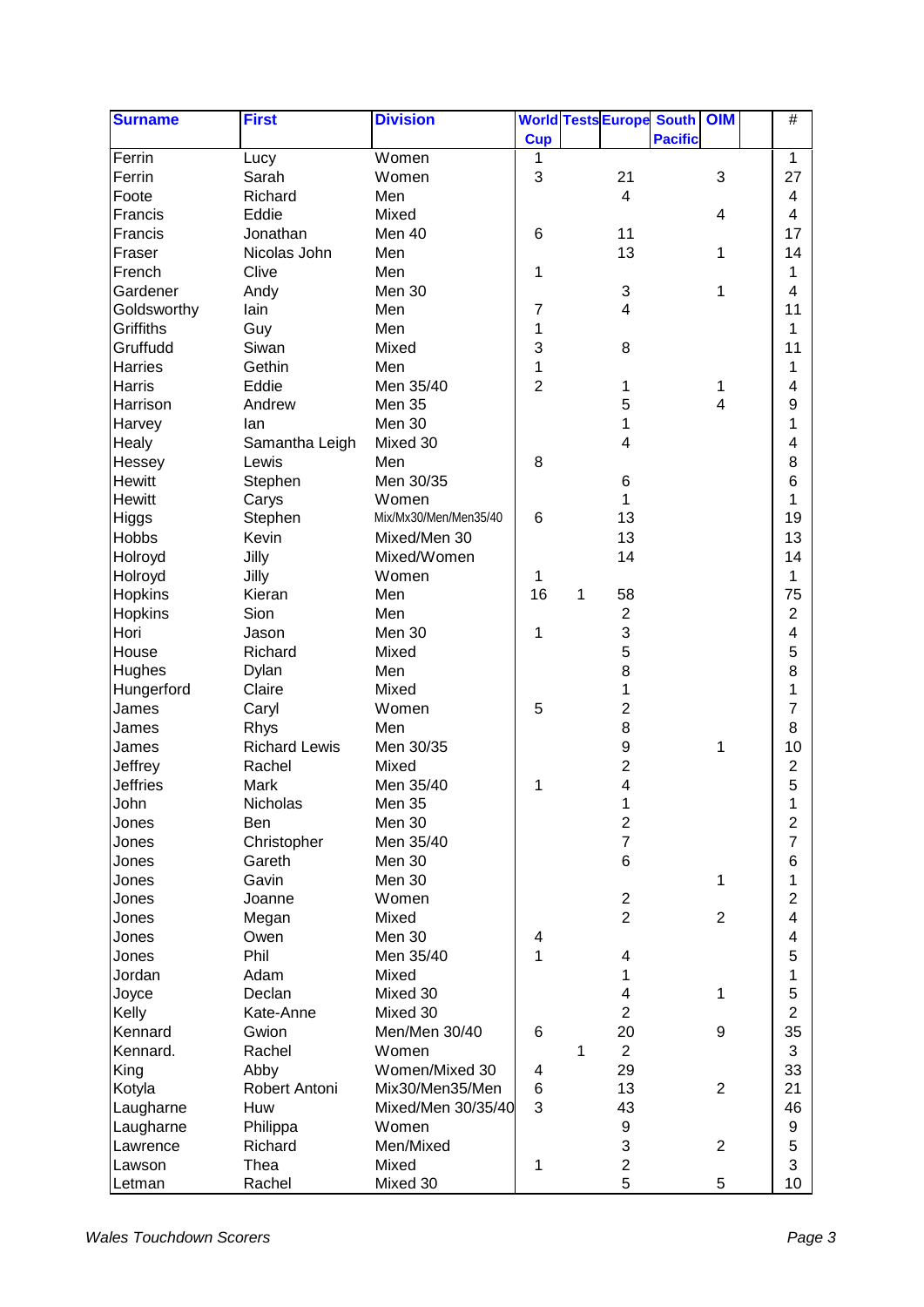| <b>Surname</b>  | <b>First</b>   | <b>Division</b>    |                  |   |                         | <b>World Tests Europe South</b> | OIM                     | $\#$                    |
|-----------------|----------------|--------------------|------------------|---|-------------------------|---------------------------------|-------------------------|-------------------------|
|                 |                |                    | <b>Cup</b>       |   |                         | <b>Pacific</b>                  |                         |                         |
| Lewis           | Lyndon         | Men 40             | 3                |   | 6                       |                                 |                         | 9                       |
| Lewis           | Sophie         | Women              | 5                |   | 1                       |                                 |                         | 6                       |
| Livingstone     | Aled           | Mixed              |                  |   | 4                       |                                 | 1                       | 5                       |
| Llewellyn       | Chloe          | Women              |                  |   | 4                       |                                 |                         | 4                       |
| Llewellyn       | Kirsty         | Women              |                  |   | 1                       |                                 |                         | 1                       |
| Lloyd           | John           | Men 30             | 1                |   |                         |                                 |                         | 1                       |
| Lock            | Huw            | Men 35             |                  |   | 5                       |                                 | $\boldsymbol{2}$        | 7                       |
| Lopez           | Adam           | Mixed              |                  |   |                         |                                 | $\overline{c}$          | $\overline{c}$          |
| Mallaburn       | Kaiya          | Women              |                  |   |                         |                                 | $\overline{2}$          | $\overline{c}$          |
| <b>Martin</b>   | Nathan         | Men                | $\boldsymbol{2}$ |   |                         |                                 |                         | $\overline{2}$          |
| <b>Matthews</b> | Natasha        | Wom/Mix/Mix30      | $\mathbf 1$      |   | 13                      |                                 | 1                       | 15                      |
| May             | Lorna          | Mixed 30           |                  |   |                         |                                 | 1                       | 1                       |
| McRea           | David          | Men 30             |                  |   | 12                      |                                 | 3                       | 15                      |
| <b>Mills</b>    | Sian           | Women 27           |                  |   | 3                       |                                 |                         | 3                       |
| Minto           |                | Men                |                  |   |                         |                                 |                         |                         |
| <b>Mobbs</b>    | James<br>Kevin | Men                | 1<br>1           |   |                         |                                 |                         | 1<br>1                  |
|                 |                | Men 35/40          | $\overline{7}$   |   |                         |                                 |                         | 26                      |
| Morgan          | Celynd         |                    |                  |   | 19                      |                                 |                         |                         |
| Morgan          | Delyth         | Women              |                  |   | 1                       |                                 |                         | 1                       |
| Morgan          | Lowri          | Women              | 10               |   | 17                      |                                 | 5                       | 32                      |
| Morgan          | Michael        | Men                | 6                |   | 6                       |                                 |                         | 12                      |
| Morgan          | Scott          | Men 35/40          |                  |   | $\overline{c}$          |                                 |                         | $\overline{c}$          |
| Morgan          | Stephen        | Men/Mix/Mix30      | 7                | 1 | 22                      |                                 |                         | 30                      |
| Morgan          | Stephen        | Men 30             | 2                |   |                         |                                 |                         | $\overline{2}$          |
| Neighbours      | Roger          | Men                | 6                |   | 28                      |                                 | 5                       | 39                      |
| Nelson          | Larissa        | Women              | 4                |   | 15                      |                                 | 3                       | 22                      |
| <b>Niblo</b>    | Danzy          | Men 35             |                  |   | 1                       |                                 |                         | 1                       |
| Nicholas        | Catrina        | Women 27           |                  |   |                         |                                 | 1                       | 1                       |
| Nicholas        | Mike           | Men 30             |                  |   | 3                       |                                 |                         | 3                       |
| <b>North</b>    | Mollie         | Women              | 1                |   |                         |                                 |                         | 1                       |
| <b>North</b>    | Paul           | Men 40             | 3                |   | $\overline{7}$          |                                 | $\boldsymbol{2}$        | 12                      |
| O'Neill         | Katie          | Mixed/Women 27     | 3                |   | 10                      |                                 | $\overline{\mathbf{c}}$ | 15                      |
| O'Neill         | Sam            | Men                |                  |   |                         |                                 | $\overline{2}$          | $\overline{2}$          |
| Ornek           | Gul            | Women              | 1                |   | 1                       |                                 |                         | $\boldsymbol{2}$        |
| Osbaldeston     | Joe            | Mixed/Men          | 1                |   | 24                      |                                 |                         | 25                      |
| Page            | Katie          | Women              |                  |   | $\overline{7}$          |                                 |                         | $\overline{7}$          |
| Penrith         | Amber          | Mixed/Women        | 6                |   | 21                      |                                 | 9                       | 36                      |
| Perkins         | Neil           | Mixed/Men 30/35/40 | 18               |   | 31                      |                                 | 8                       | 57                      |
| Perry           | Andrew         | Men 30/35          |                  |   | 4                       |                                 |                         | 4                       |
| Phelps          | Richard        | Men 30/Mixed       | $\overline{c}$   |   | 19                      |                                 | 5                       | 26                      |
| Phillips        | Aled           | Men 40             | 1                |   | $\overline{2}$          |                                 |                         | 3                       |
| Phillips        | Jade           | Mixed              |                  |   | $\overline{\mathbf{4}}$ |                                 |                         | 4                       |
| Pike            | Nicole         | Mixed              | $\overline{2}$   |   |                         |                                 |                         | $\overline{2}$          |
| Porter          | Alec Neil      | Men 35             |                  |   | $\overline{2}$          |                                 |                         | $\overline{c}$          |
| Price           | Tommy          | Men 30             | 6                |   | $\overline{c}$          |                                 |                         | 8                       |
| Prytherch       | Steffan        | Mixed              |                  |   | $\overline{2}$          |                                 |                         | $\overline{2}$          |
| Prytherch       | Zoe            | Mixed/Mixed 30     |                  |   | 5                       |                                 |                         | 5                       |
| Pullen          | Roxanne        | Women              | 4                |   | 10                      |                                 | 9                       | 23                      |
| Purcell         | Jordan         | Men                | 4                |   |                         |                                 |                         | 4                       |
| Rainton         | Sophie         | Women              | $\,6$            |   |                         |                                 |                         | 6                       |
| Ramadan         | Sarah          | Women 27           |                  |   | 4                       |                                 |                         | 4                       |
| Rees            | Daniel         | Men                | 10               |   | 14                      |                                 |                         | 24                      |
| Rees            | <b>Stuart</b>  | Mixed              | 1                |   |                         |                                 |                         | 1                       |
| Rees-Jones      | Christen       | Men 30/35          |                  |   | 6                       |                                 | 1                       | $\overline{7}$          |
| Reeves          | Huw            | Men                |                  |   | $\overline{2}$          |                                 |                         | $\overline{\mathbf{c}}$ |
|                 |                |                    |                  |   |                         |                                 |                         |                         |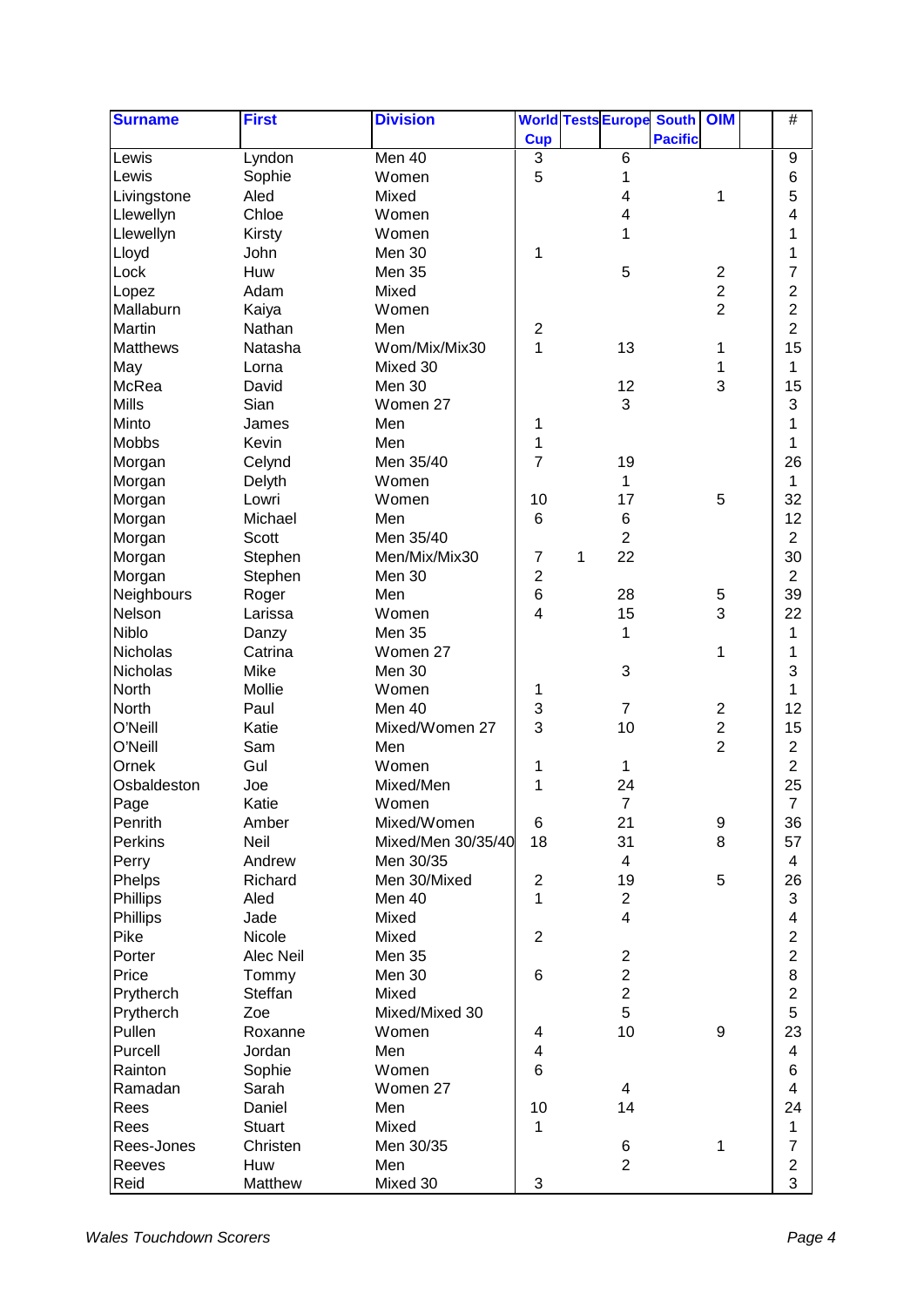| <b>Surname</b>          | <b>First</b>          | <b>Division</b> |                   | <b>World Tests Europe South</b> |                | <b>OIM</b>                         | $\#$           |
|-------------------------|-----------------------|-----------------|-------------------|---------------------------------|----------------|------------------------------------|----------------|
|                         |                       |                 | <b>Cup</b>        |                                 | <b>Pacific</b> |                                    |                |
| Revell                  | Gareth                | Men/Mixed       | 34                | 88                              |                | 16                                 | 138            |
| Reynolds                | Lorna May             | Women 27        |                   | 1                               |                |                                    | 1              |
| Riddlestone-Holme Steve |                       | Men 30/35/40    | 1                 | 5                               |                | 1                                  | $\overline{7}$ |
| Riley                   | Paul                  | Men 35/40       | $\overline{2}$    | 13                              |                | $\overline{2}$                     | 17             |
| Rixson                  | Mich'al               | Women 27        |                   | $\overline{2}$                  |                |                                    | 2              |
| Robbins                 | Kevin                 | Men 35          |                   | 1                               |                |                                    | 1              |
| Rose                    | Luke                  | Men             |                   | 3                               |                |                                    | 3              |
| Rowley                  | Karen                 | Mixed           |                   | $\overline{2}$                  |                |                                    | $\overline{2}$ |
| <b>Ruck</b>             | Amberley              | Mixed           | $\overline{2}$    |                                 |                |                                    | $\overline{2}$ |
| Salim                   | Khal                  | Men/Mixed 30    | $\,6$             | 14                              |                | 6                                  | 26             |
| Seymour                 | Martyn                | Men/Mixed       | 7                 | 12                              |                | 5                                  | 24             |
| Shaw                    | Calum                 | Mixed           | 1                 |                                 |                |                                    | 1              |
| Slade                   | Anthony               | Men 30/35       | $\overline{2}$    | 1                               |                |                                    | 3              |
| Slade                   | Dafydd                | Men             |                   |                                 |                | $\overline{2}$                     | $\overline{c}$ |
| Smith                   | Alison                | Women           |                   | 9                               |                |                                    | 9              |
| Smith                   | Felicity              | Mixed           |                   | 3                               |                | $\boldsymbol{2}$                   | 5              |
| Smith                   | Holi                  | Mixed/Women     | 2                 | 4                               |                | $\overline{\mathbf{4}}$            | 10             |
| Smith                   | lain                  | Men 40          | 1                 | 3                               |                |                                    | 4              |
| Smith                   | John                  | Men 35/40       | 1                 | 9                               |                | 1                                  | 11             |
| Smith                   | Moro                  | Men 35/40       | 1                 | 4                               |                | 1                                  | 6              |
| Smith                   | Owen                  | Mixed/Men 30/40 | $\,6$             | 13                              |                |                                    | 19             |
| Southcombe              | Matthew               | Men             | 3                 |                                 |                |                                    | 3              |
|                         | Tim                   | Mixed           | 1                 |                                 |                |                                    | 1              |
| Spawton                 |                       |                 |                   |                                 |                |                                    |                |
| Statton                 | Ryan<br>Rachel        | Men 30/35       | 3<br>$\mathbf{1}$ | $\overline{\mathbf{4}}$<br>10   |                | $\boldsymbol{2}$<br>$\overline{2}$ | 9<br>13        |
| Stenson                 |                       | Mixed 30/Wom 27 | $\overline{7}$    |                                 |                |                                    |                |
| <b>Stevens</b>          | Rachel                | Mixed/Women     |                   | 21                              |                | 5                                  | 33             |
| Sullivan                | Kris                  | Men 30          |                   |                                 |                | 3                                  | 3              |
| Taylor                  | Bethan                | Mixed/Women     | 3                 | 7                               |                | 3                                  | 13             |
| Thomas                  | Adrian                | Mixed/Men       | 1                 | 15                              |                | $\overline{2}$                     | 18             |
| Thomas                  | Clive                 | Men 30/35/40    | 1                 | $\overline{2}$                  |                |                                    | 3              |
| Thomas                  | David                 | Men 30          |                   | 1                               |                |                                    | 1              |
| Thomas                  | Lloyd                 | Men             |                   | 7                               |                | 4                                  | 11             |
| Thomas                  | Rhiannon              | Women/Mixed     | 1                 | 3                               |                |                                    | 4              |
| Thomas                  | Russell               | Men             | 1                 | 1                               |                |                                    | $\overline{c}$ |
| Tucker                  | Will                  | Men             | 6                 |                                 |                |                                    | 6              |
| Tuttiett                | Phillipa              | Women/Wom27     | $\overline{7}$    | 11                              |                | $\boldsymbol{9}$                   | 27             |
| Van Schalkwyk           | Riaan                 | Men             | 8                 | 8                               |                |                                    | 16             |
| <b>Viles</b>            | Rachael               | Women/Mixed     | $\mathbf 1$       | 6                               |                |                                    | $\overline{7}$ |
| Vivian                  | Sarah                 | Women           | $\overline{7}$    | 26                              |                | 4                                  | 37             |
| Wade                    | Rhiannon              | Women           |                   | 3                               |                |                                    | 3              |
| Waghorn                 | Michael               | Men             | 4                 | 5                               |                | 3                                  | 12             |
| Waite                   | Rhys                  | Mixed           | $\overline{2}$    | 5                               |                |                                    | $\overline{7}$ |
| Walters                 | James Paul            | Mixed 30        |                   |                                 |                | $\overline{2}$                     | $\overline{2}$ |
| Walters                 | Nicci                 | Men             |                   | 1                               |                |                                    | 1              |
| Wasserman               | Rachel                | Women           | $\overline{2}$    | 5                               |                |                                    | $\overline{7}$ |
| Watson-Stubbs           | Rebecca               | Women 27        |                   |                                 |                | $\mathbf{1}$                       | 1              |
| Watts                   | Benjamin              | Men             | 7                 | 10                              |                |                                    | 17             |
| Waythe                  | Huw                   | Men             | 5                 | 16                              |                | $\overline{2}$                     | 23             |
| Waythe                  | <b>Nick</b>           | Men 30/35       | $\overline{4}$    | 17                              |                |                                    | 21             |
| Weerdenburg             | <b>Heather Louise</b> | Women           |                   | 5                               |                |                                    | 5              |
| Welch                   | Alex                  | Men 30/Mixed 30 | $\mathbf 2$       | 1                               |                |                                    | 3              |
| Welch                   | Phil                  | Mixed/Mixed 30  | $\overline{4}$    | 14                              |                | 3                                  | 21             |
| Wheeler                 | Jason                 | Men             |                   | 10                              |                |                                    | 10             |
| Wickett                 | <b>Becky</b>          | Women 27        |                   | 1                               |                | $\mathbf{2}$                       | 3              |
| Wilkins                 | Chris                 | Men             | 1                 |                                 |                |                                    | 1              |